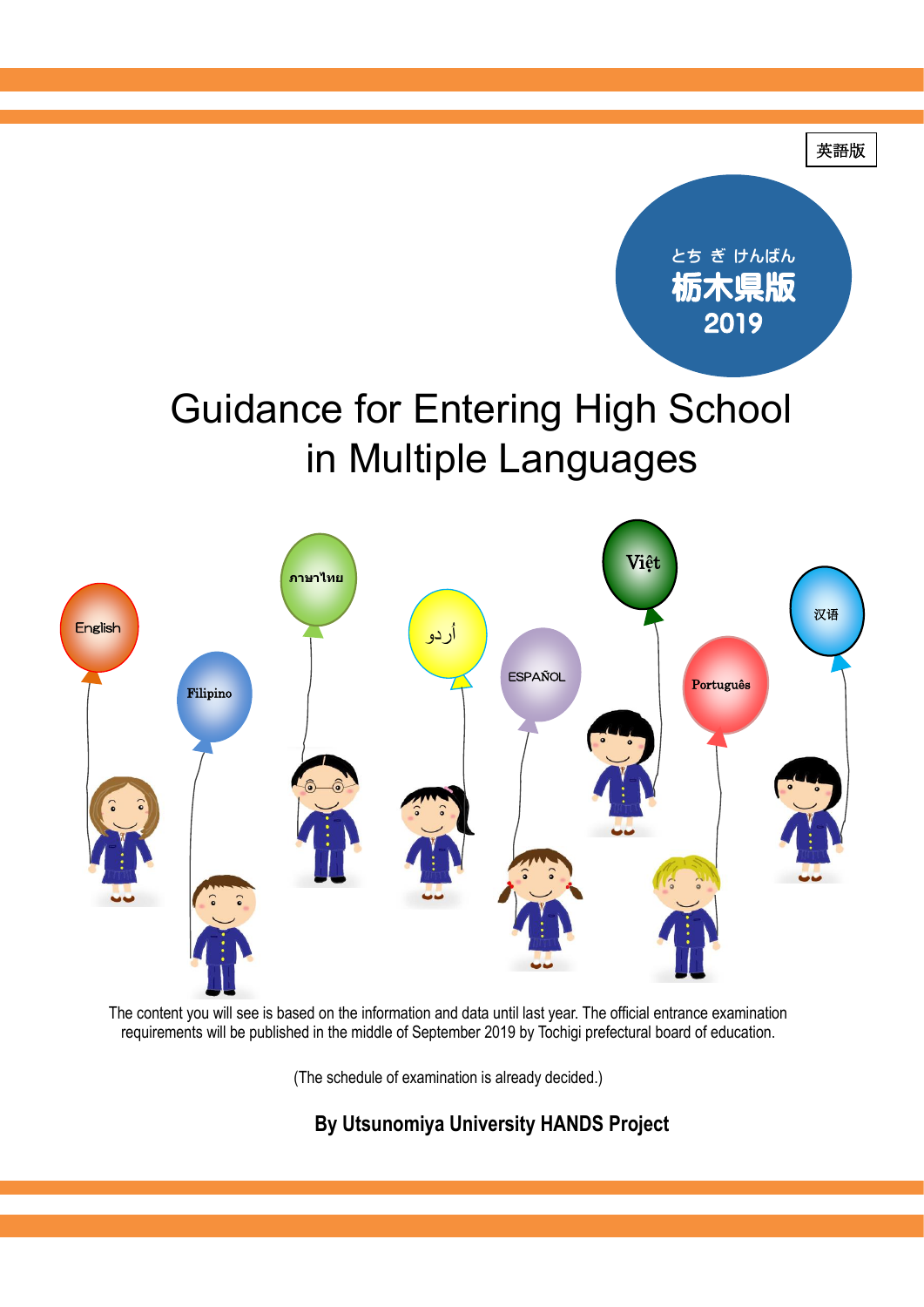#### Program

プログラム

・・・。<br>主催者あいさつ Opening Remarks

<u>濤</u><遂<br>着校進学ガイダンス Guidance

*、*<br>休憩 Break

**資疑於答** Questions and Answers

<sup>を参考性</sup>の体験談 High School Graduates Share Their Experiences

アンケート角紙の記入 Filling Out the Questionnaire

<sup>激</sup>めあいさつ Closing Remarks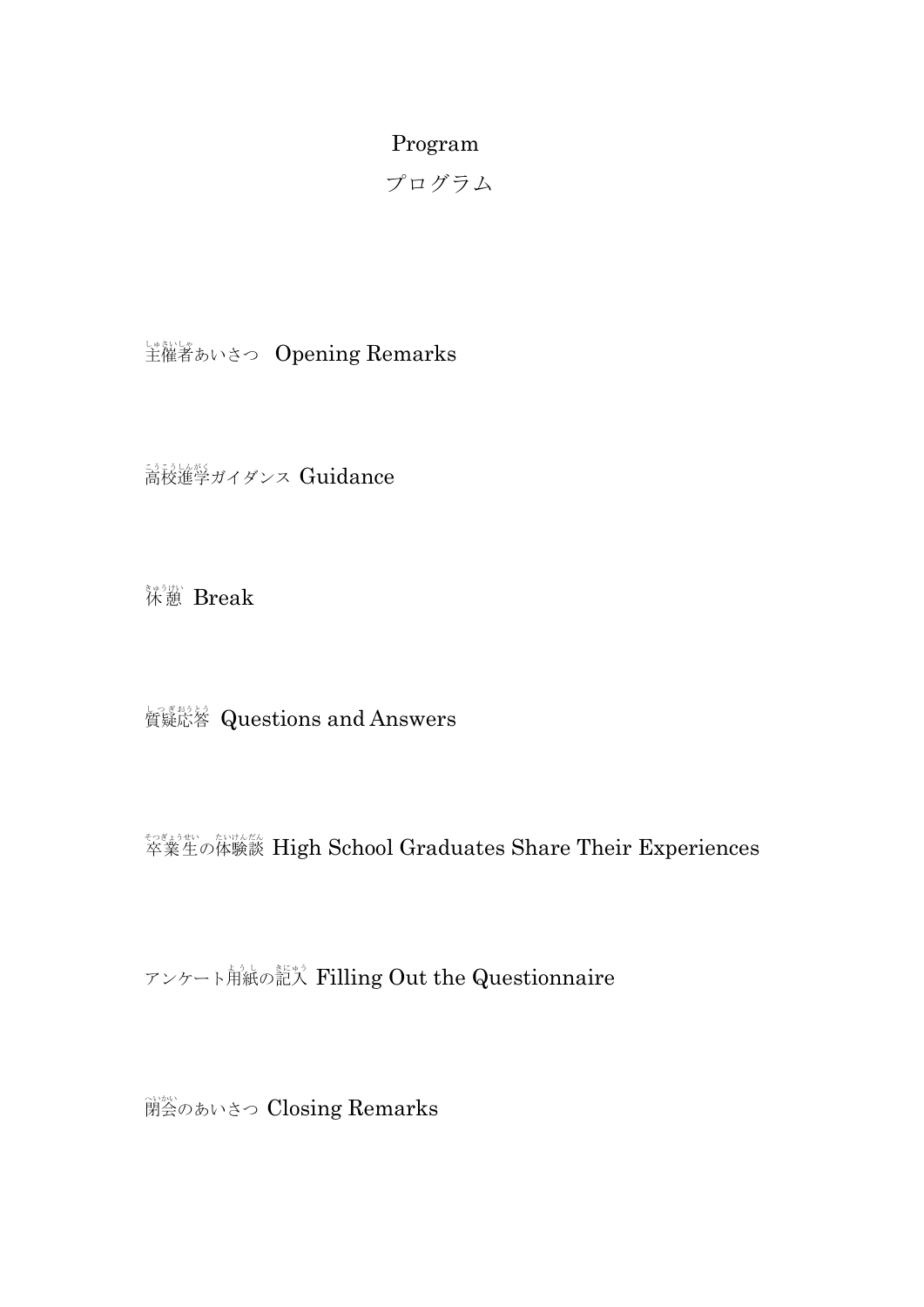

## 1.**The Japanese School System**

### ☺**The difference between Elementary schools, Junior high schools and High schools**

Elementary school to junior high school in Japan is a compulsory education. On the other hand, high school is not a compulsory education, therefore the student must to do an Entrance Examination. In high school, when grades are not satisfactory, or the number of absent days exceeded the days of the required absences, the student will not be promoted or graduate.

## ☺ **After graduating from high school…**

Students can take an entrance examination to enter a university, junior college, vocational school or order educational institution. Since most jobs require high school graduates, you will have more chances to get a job if you graduate high school. During 3 years in high school, it is important to get some qualification and think about your aptitude / ability.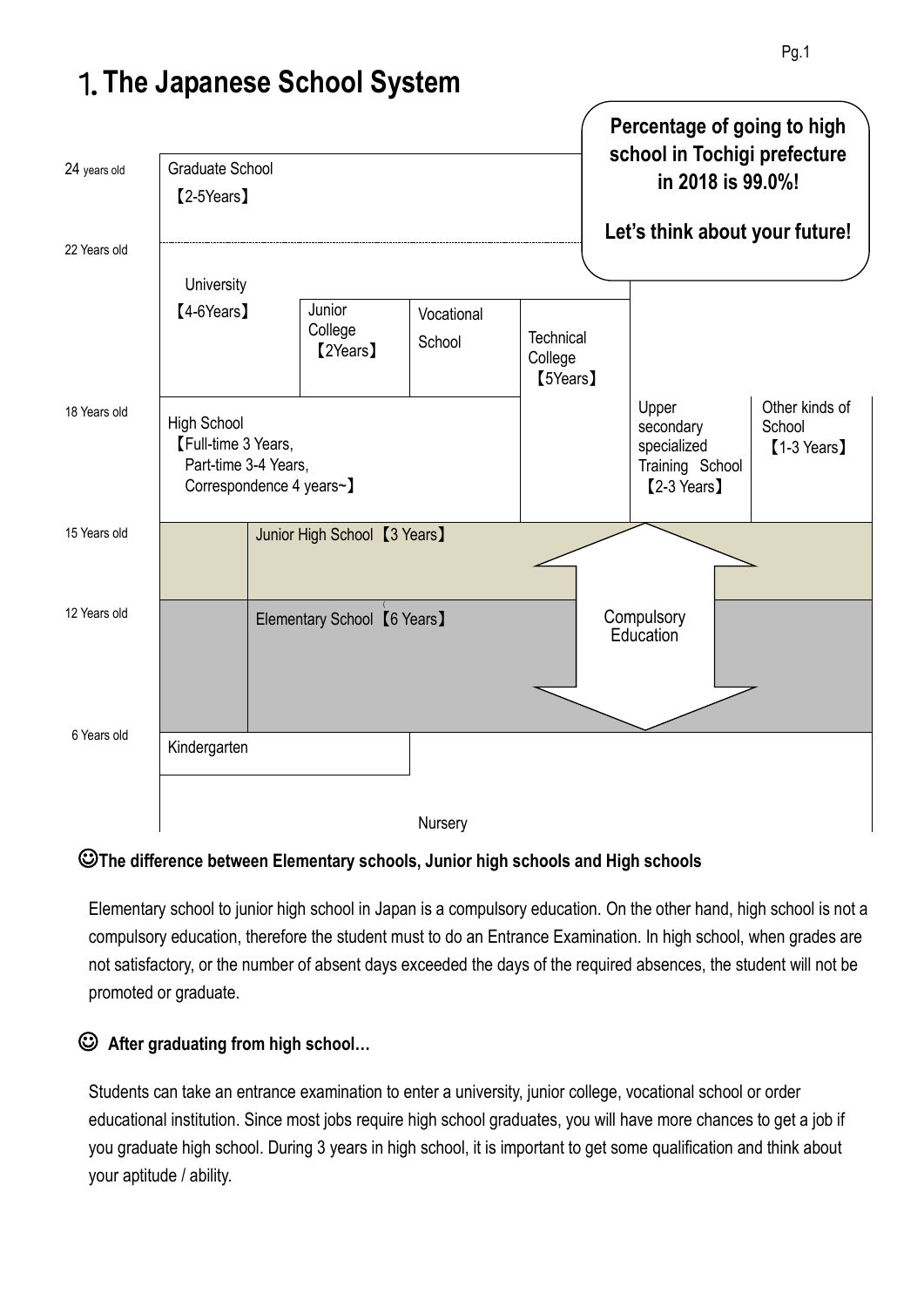## 2.**The types of High School in Tochigi**  Pg.2

There are public high school (Ko-ritsu-Koko) and private high school (Shiritsu-Koko).About public high school, there are fulltime school(Zennichi-sei),part-time school(Teiji-sei) and correspondence education(Tsushin-sei). When it comes to the high school courses, there are General course (Futsu-Ka), Vocational course(Senmon-Gakka)and Integrated course(Sogo-Gakka).

|  | (1) About Full-time School, Part-time School, Correspondence Education |  |
|--|------------------------------------------------------------------------|--|
|  |                                                                        |  |

|                                        | Full-time School<br>(Zennichi-Sei)                                        | Part-time School                                                                       |                                                                                                          | Correspondence<br>Education(Tsushin-Sei)                                                                              |
|----------------------------------------|---------------------------------------------------------------------------|----------------------------------------------------------------------------------------|----------------------------------------------------------------------------------------------------------|-----------------------------------------------------------------------------------------------------------------------|
|                                        | (58 schools)                                                              | (Teiji-Sei) (8 schools)                                                                |                                                                                                          | (2 Schools)                                                                                                           |
| Days<br>Time & Class                   | Monday - Friday<br>45 - 50 min. class<br>6 - 7 periods                    | Everyday<br>(Evening)<br>45 min. class, 4 - 6<br>periods, Starts around<br>17:30       | Monday - Friday<br>morning / afternoon /<br>evening schooling<br>system, 45 min. class,<br>4 - 6 periods | Personal study & have your<br>assignments checked by<br>teachers. Attending school<br>several times a month to study. |
| Required<br>No. of yrs. to<br>graduate | 3 years                                                                   | 3 or more than 3 years                                                                 |                                                                                                          |                                                                                                                       |
| Course<br>(See the<br>next page)       | General(Gakunen-sei)<br>Vocational (Gakunen-sei)<br>Integrated (Tani-sei) | General(Tani-sei)<br>Vocational<br><b>T</b> Industry<br><b>TCommerce</b><br>(Tani-sei) | General (Tani-sei)<br>Vocational<br><b>「Commerce」</b><br>(Tani-sei)                                      | General (Tani-sei)                                                                                                    |
| <b>Others</b>                          |                                                                           | School meal<br>available                                                               | only evening, school<br>meal available                                                                   |                                                                                                                       |



 $\mathbf{L}$ 

## ☺ **The point of choosing the school and course**

- (1) Thinking about future,interest,ability and personality, and searching your possibility.
- (2) Thinking of future dream and the future occupation.
- (3) Thinking what you want to learn at high school.
- (4) Finding out about a university one wishes to enter ,course, subjects and so on.
- (5) Finding out the studies the student wants to pursue after graduation.

#### ☺ **When you make a decision on your school and course**

1<sup>st</sup> of all, you will think about your future course by yourself and then you will talk about your decision with your parents and you will ask your teachers for advice! Let's collect useful information as much as possible by attending open campus and participating in a school information session (especially private school) during summer vacation!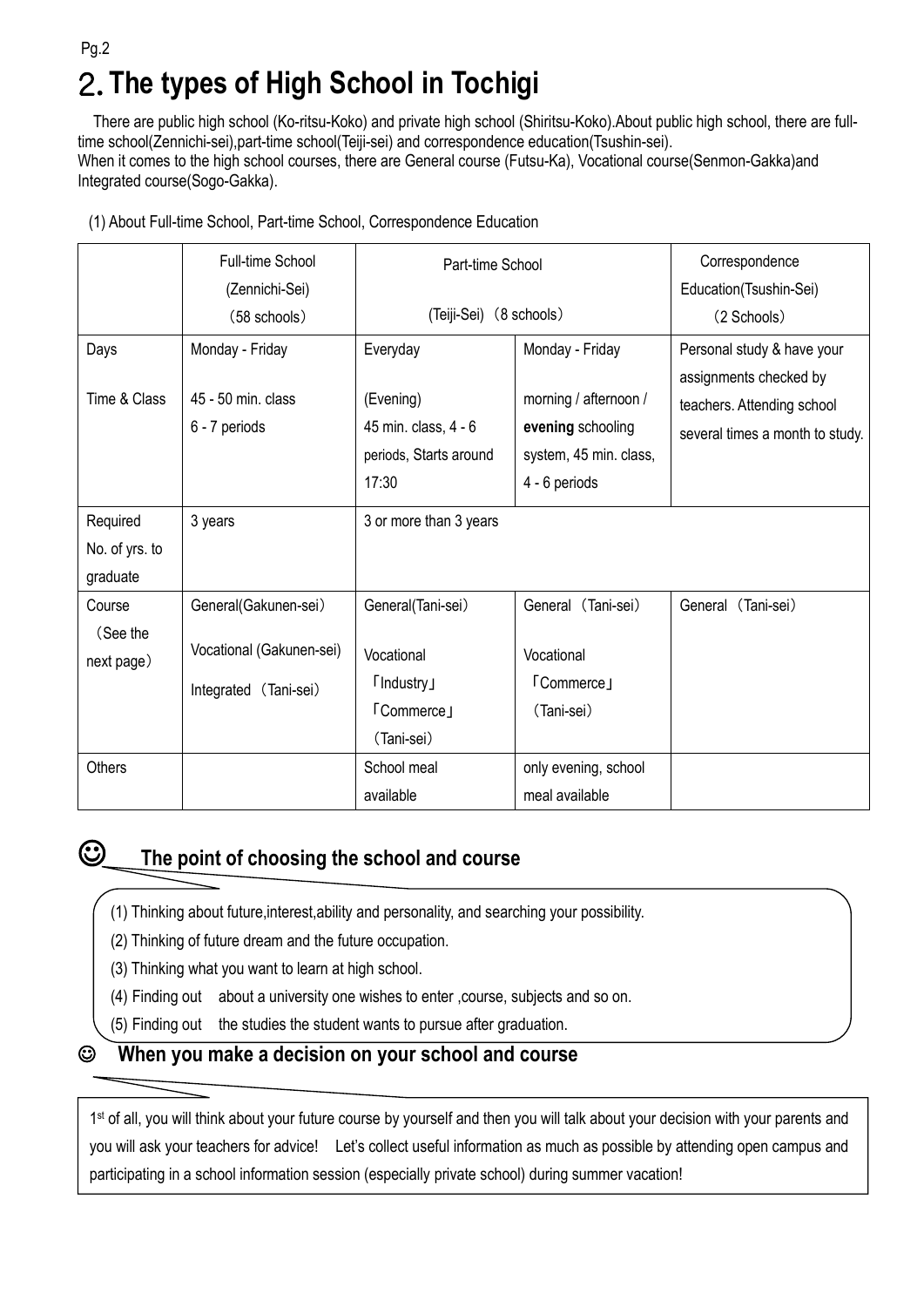| General (Futsu-ka)                        |                      | The main study of this course is general subjects. At many general courses, from the   |  |  |
|-------------------------------------------|----------------------|----------------------------------------------------------------------------------------|--|--|
|                                           |                      | 2nd grade students are divided into Liberal arts (Bunkei) and Science and              |  |  |
|                                           |                      | mathematics (Ri-kei) or various courses.                                               |  |  |
| Commercial dept.                          |                      | Students learn distribution system or an account book and obtain business computer     |  |  |
|                                           |                      | skills and English conversation skill.                                                 |  |  |
|                                           |                      | By experiments and laboratories, students learn about machinery, electricity,          |  |  |
| Industrial dept.                          |                      | architecture, computer programming and so on.                                          |  |  |
| Vocational (senmon)<br>Agricultural dept. |                      | By experiments and laboratories, students learn agricultural                           |  |  |
|                                           |                      | management, biotechnology, (Food Chemicals/agricultural civil engineering) and so on.  |  |  |
|                                           |                      | Students learn sea and river fish and shellfish farming. There is only one high school |  |  |
| Fisheries dept.                           |                      | in Tochigi; Bato high school.                                                          |  |  |
|                                           |                      | In this department, there are several fields such as dress design, life planning, food |  |  |
|                                           | Home economics dept. | culture, food nutrition, life culture and so on. By experiments and laboratories,      |  |  |
|                                           |                      | students obtain those skills.                                                          |  |  |
|                                           | Welfare dept.        | Students obtain the skills of nursing and learn social welfare system.                 |  |  |
| Science & Math dept.                      |                      | Students specialize in Science & Math. There is only one high school in                |  |  |
|                                           |                      | Tochigi; Oyama high school.                                                            |  |  |
| Physical education dept.                  |                      | Students obtain specialized knowledge of sports and improve athletic skills. There is  |  |  |
|                                           |                      | only one high school in Tochigi; Oyama Minami high school.                             |  |  |
| Integrated                                | (Sogo-               | Credit - based class, students choose the subjects according to their interests        |  |  |
| Gakka)                                    |                      | among more than 110 subjects.                                                          |  |  |

☺**At the most of these vocational departments, in each course students will study and obtain for various qualifications**

☺**When you want to know about the features of private high schools, please check the pamphlet of the school, which you are interested in.** 

☺**There are private correspondence education and part time school as well.** 

☺**Lessons carry out in Japanese at high school in Japan. There is hardly any language support available.**

☺**Since 2018 to 2022, public high schools in Tochigi prefecture have undergone several reforms, primarily pertaining to merger and subjects' change. Ask school teachers for the latest information on public high schools in your area of residence.**

See the next page!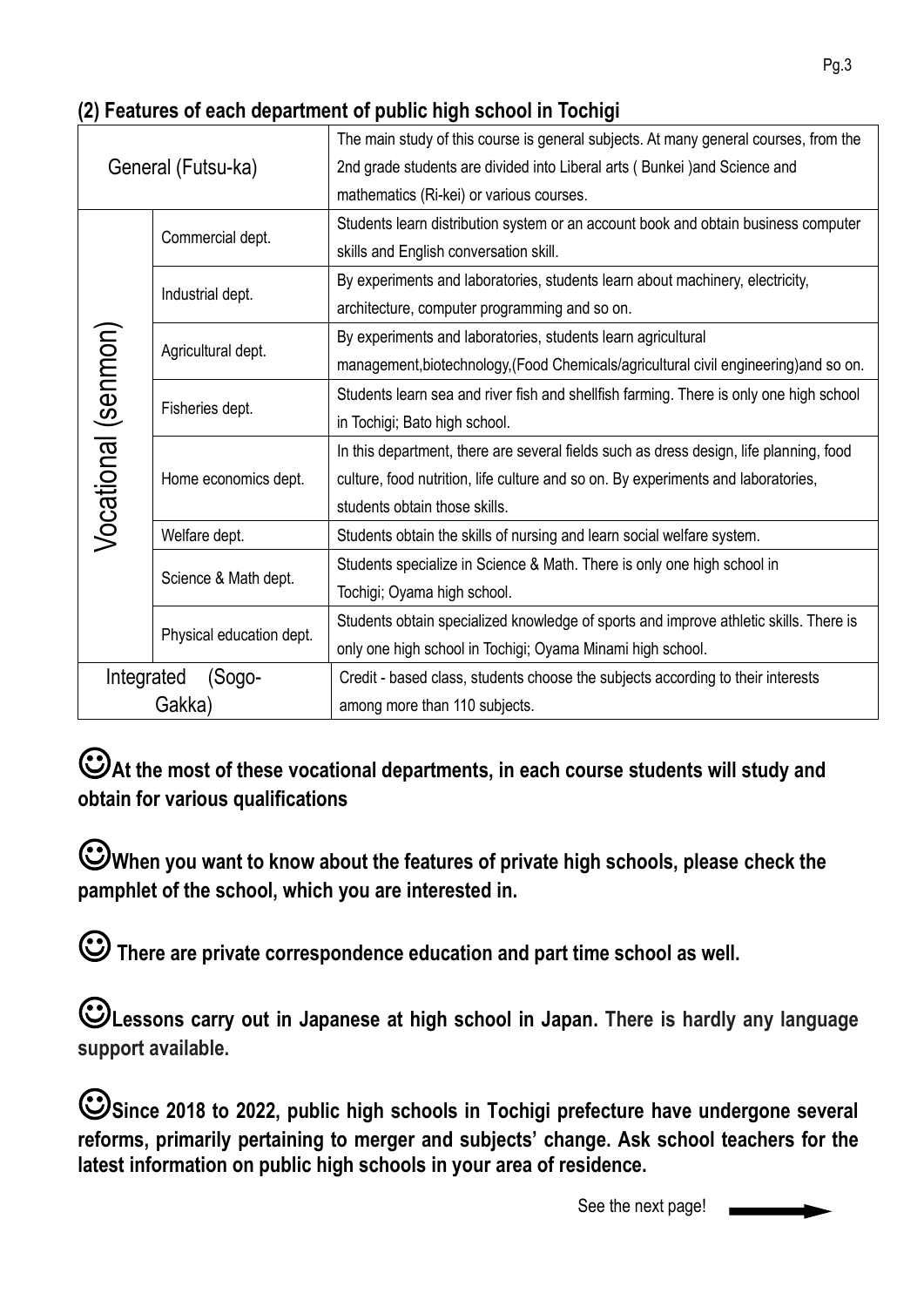**(3) Subjects available on:** 

**General (Futsu-ka),Vocational (Senmon-ka),Integrated (Sogo-gakka)**

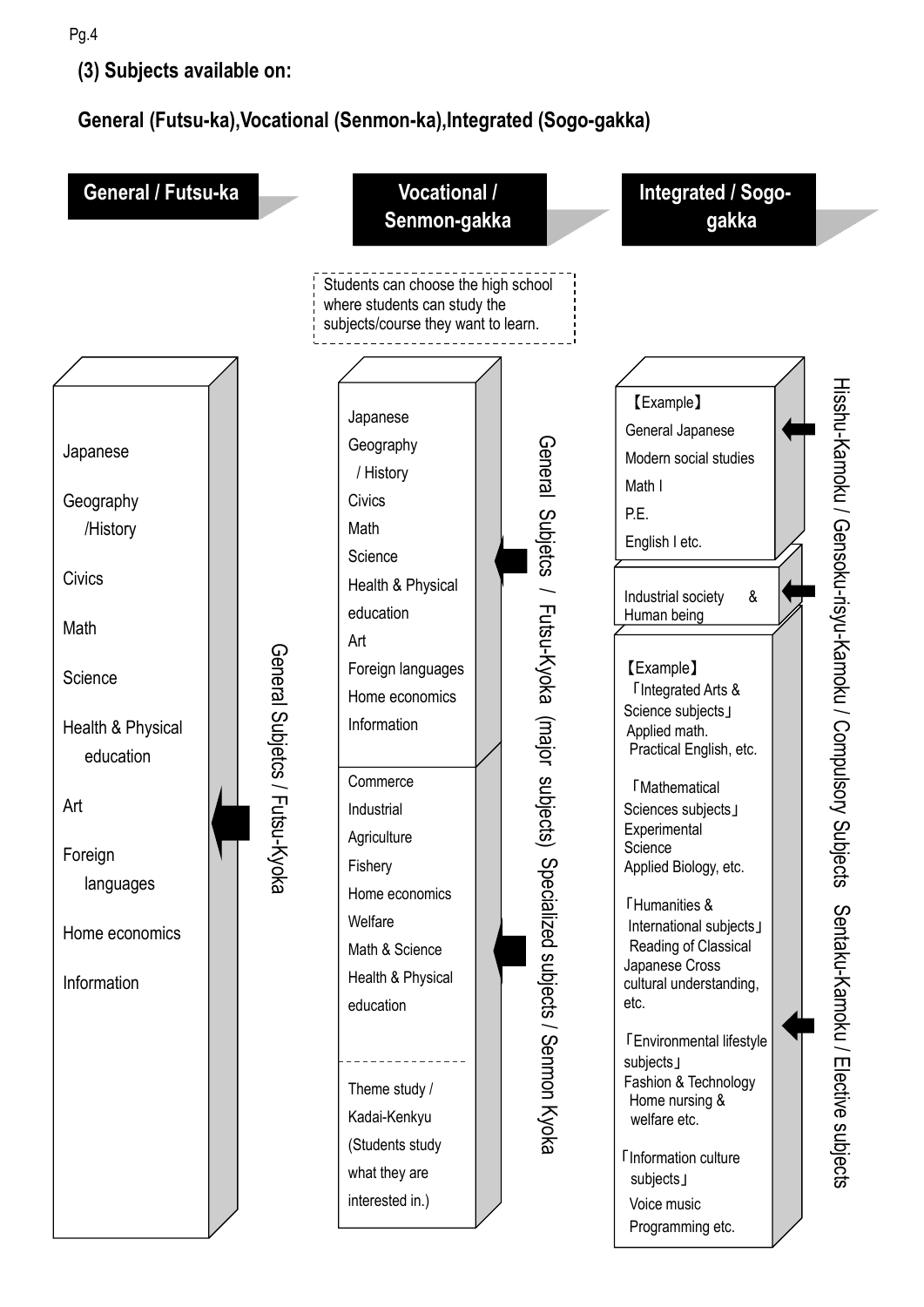# **3. Tuition Fees**

## (1)**Fees for entering high school**

#### **There is a wide difference between public (Ko-ritsu) and private(Shi-ritsu).**

|                      | Public(Ko-ritsu)  |                   |                | Private(Shi-ritsu)        |
|----------------------|-------------------|-------------------|----------------|---------------------------|
| Course               | Full-time         | Part-time(Credit) | Correspondence | Full-time<br>(example)    |
|                      |                   |                   | (Credit)       |                           |
| Examination          | 2,200 yen         | 950 yen           | None           | 12,000 yen ~20,000 yen    |
| Fee                  |                   |                   |                |                           |
| Entrance             | 5,650 yen         | 2,100 yen         | 500 yen        | 100,000 yen ~ 200,000 yen |
| Fee                  |                   |                   |                |                           |
| Uniform, Gym         | 40,000 yen $\sim$ | 15,000 yen ~      | None           | 70,000 yen ~ 150,000 yen  |
| clothes, etc         | 60,000 yen        |                   |                |                           |
| Facility             | None              | None              | None           | 100,000 yen $\sim$        |
| <b>Expansion Fee</b> |                   |                   |                |                           |
| Approximate          | 50,000 yen $\sim$ | 18,000 yen ~      | 500 yen        | 300,000 yen ~             |
| Total                |                   |                   |                |                           |

Depending on private high school fees are different. If you need more detail or latest information please check the school pamphlet carefully.

The cost of the uniforms vary according to schools.(both public and private high school.)



You can ask some friends who graduated from the school where you want to go for their uniforms!

## (2)**Annual Fee**

|                     | Public high school                                                    |                       |                            | Private high        |
|---------------------|-----------------------------------------------------------------------|-----------------------|----------------------------|---------------------|
|                     |                                                                       |                       |                            | school              |
|                     | Full-time                                                             | Part-time<br>(Credit) | (Credit)<br>Correspondence | (Full-time)         |
| <b>Tuition Fee</b>  | 0 yen (Tuition fee in public high school is free. $\divideontimes$ 3) |                       |                            | 300,000 yen ~ X 2 X |
|                     |                                                                       |                       |                            | 3                   |
| Texts, Materials    | $10,000 \sim 70,000$ yen (Depending on school and department)         |                       |                            |                     |
| <b>※1</b><br>others | 130,000 yen ~                                                         | 30,000 yen $\sim$     | 10,000 yen                 | 250,000 yen $\sim$  |
| School lunches      | None                                                                  | depending on school   | None                       | None                |

※1 PTA membership dues, student council fee etc. These fees are different from school to school. Many schools, from 1st grade, start saving for the school trip.

※2 When it comes to the tuition fee for private high school, from 2010,students are provided monthly 9,900 yen(in total 118,800 yen a year)because of High school enrollment support fund system, moreover, depending on the income of the family, students may receive more than that.

※3 When there is about 9,100,000 yen for 1 year of above certain earnings of the family, you will pay the school fee.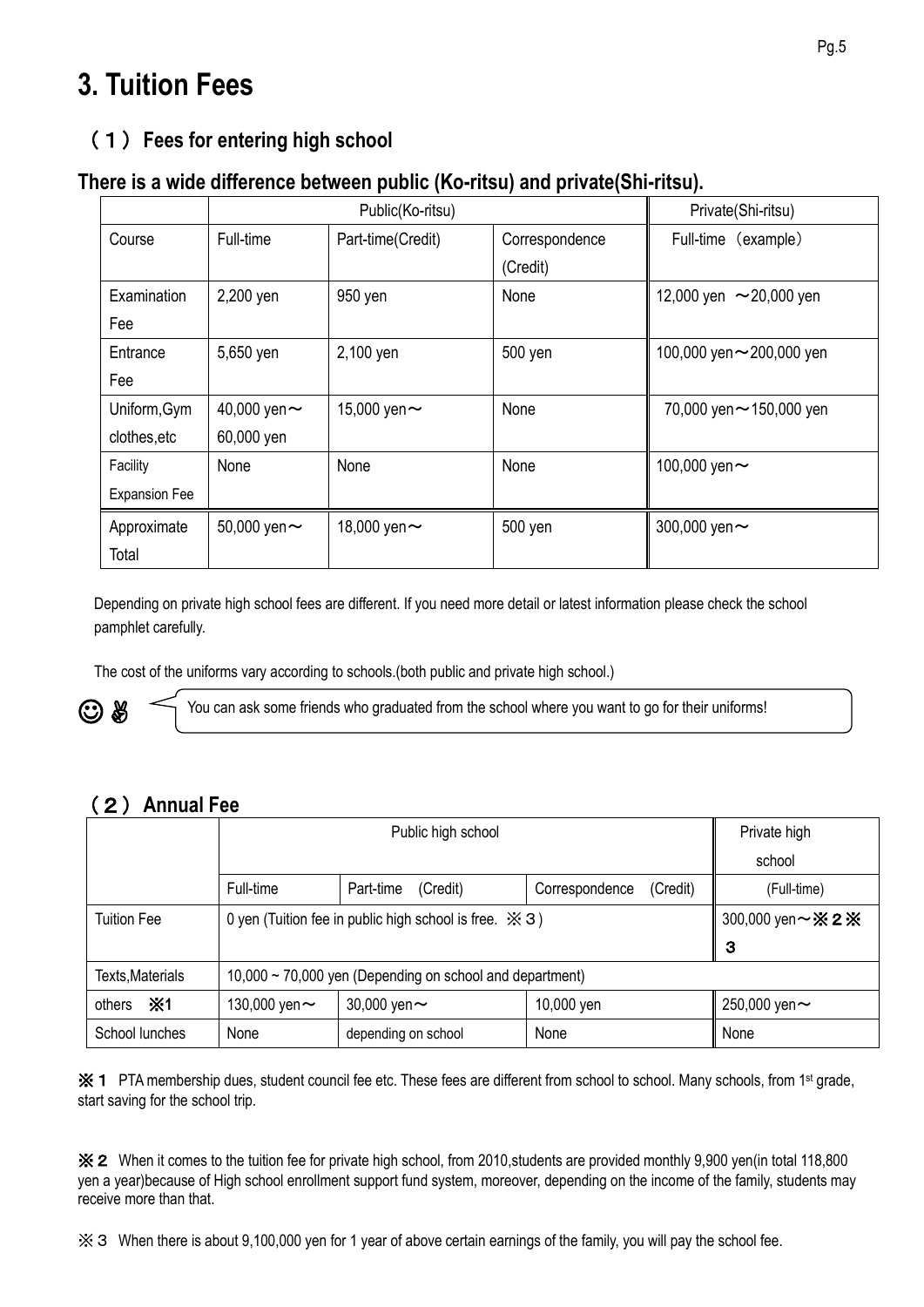## (3)**Other Expenses**

#### \***Club activity Fee**

When students join some club activities students pay for such as uniforms, game fees, and so on by themselves.

#### \***Transportation Fee**

If the student is from a remote area they can use the public transportation. If a student will use a train to go to school, he/she needs to get a commuter's pass.

### (4)**In case of financial problem with the school expenses/payment**

#### \***About Scholarship**

This is a loan system for high school students who want to study but have financial difficulties.

When it comes to a scholarship, there are many types of scholarships like governmental ones or private ones. In addition, when the students get a job, some scholarships are required to be refunded and some are not. Besides, scholarship screening is based on the students' academic records or performance and family income. In order to apply students need to prepare several papers. Those who are interested will seek advice from the junior high school teachers or high school teachers once you enter.

When you pass…

Unlike in elementary and junior high school which are compulsory, in high school, a student cannot return to school once he/ she drops the course. Whenever students have a problem, students should talk to their homeroom teacher, teachers in junior high school and so on.

☺

 $\mathbf G$ 

The formalities (documents, petition, preparation of examination fee etc…) of entrance examination are indicated by each junior high school.

Let's prepare all things before the day of submission.

Most private schools in Tochigi Prefecture only accept online applications for the entrance examination. Ask to your school teacher for further information regarding the entrance examination procedures for the school you are interested in.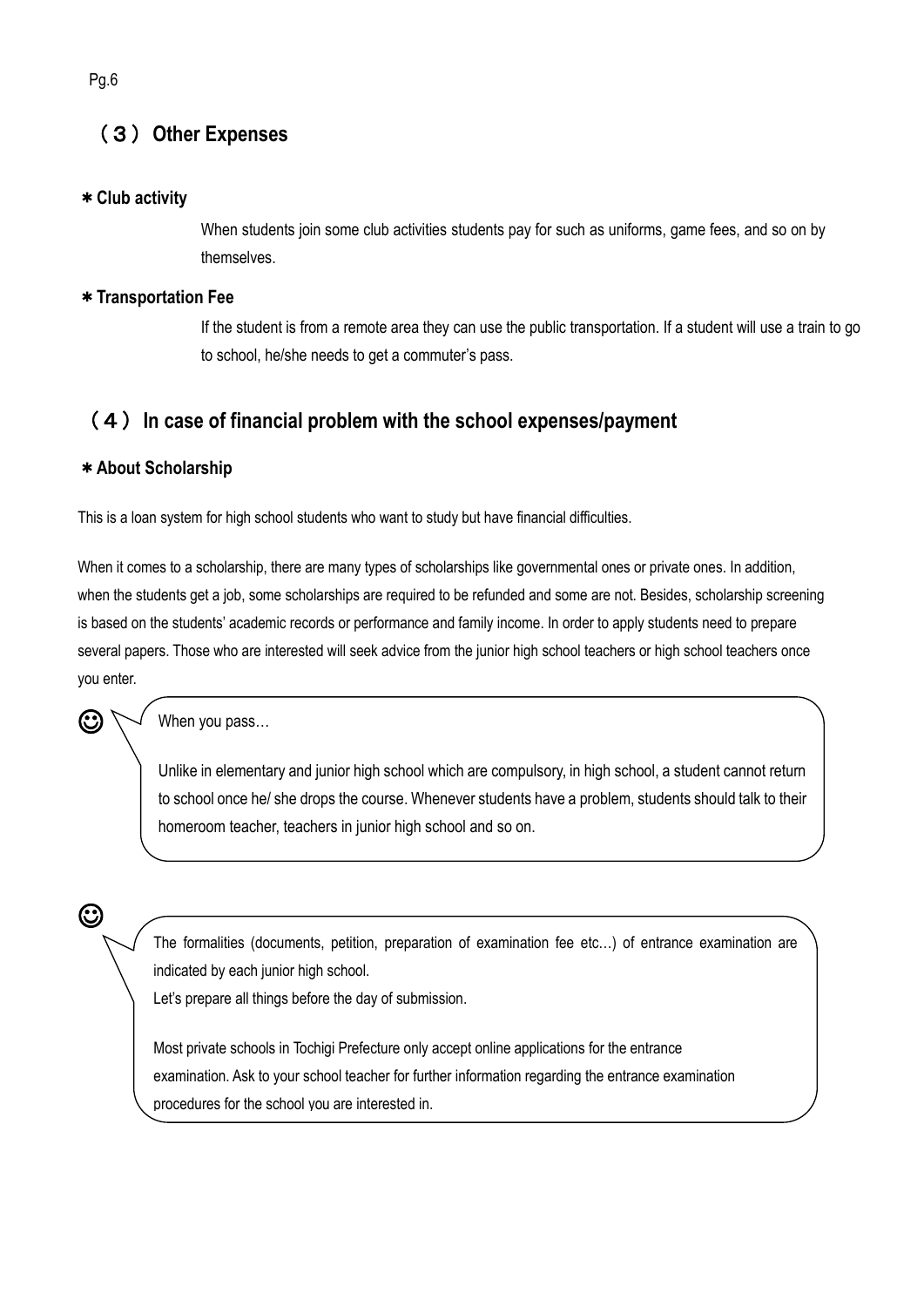# 4. **Entrance Examination**

#### (1)**The types of Entrance Examination for public high school**

|                                  |                          | Requirement                          | Examination                                            |
|----------------------------------|--------------------------|--------------------------------------|--------------------------------------------------------|
| <b>General Selection (Ippan-</b> |                          | Those who graduated from Japanese    | Written Examination / Gakuryoku-kensa (5<br>(1)        |
| senbatsu)                        |                          | Jr.high school(or expected) or       | subjects)                                              |
|                                  |                          | foreigner with 9 years schooling     | Student Information Sheet / Chosa-sho (school          |
|                                  |                          |                                      | records, club activity etc.). Some schools have an     |
|                                  |                          |                                      | interview.                                             |
| Tokusyoku-senbatsu               |                          | Those who graduated from Japanese    | 1) Student Information Sheet/Chosa-sho                 |
|                                  |                          | Jr.high school(or expected) or       | 2 Statement of purpose/Shigan-riyu-sho                 |
|                                  |                          | foreigner with 9 years schooling,    | 3) Interview / Mensetsu,                               |
|                                  |                          | Must fulfill the H.S. requirement    | 4 Short essay / Sakubun, Shoronbun or school original  |
|                                  |                          |                                      | exam.                                                  |
| Special                          |                          | Must be within 3 years of arrival in | Generally based on Interview / Mensetsu, Student       |
| Examination                      | Special                  | Japan                                | information sheet / Chosa-sho. However, some schools   |
| for Returnee                     | selection<br>examination |                                      | take written examination / Gakuryoku-kensa and Essay / |
| Student &<br>Student from        |                          |                                      | Sakubun.                                               |
| overseas                         |                          |                                      | Written Examination / Gakuryoku-kensa, Student         |
|                                  | <b>B</b> Special         | The same as A Special selection      | Information Sheet / Chosa-sho, Essay / Sakubun and     |
|                                  | Examination              | examination                          | Interview / Mensetsu. About Written Examination, there |
|                                  |                          |                                      | are 3 subjetcs, Japanese, Math and English.            |

\* When you want to take the Returnee Student / Student from overseas special Examination please seek advice from your homeroom teacher.

Differences between public and private high school on entrance examination

| Public                                                                                                              | Students can only apply to one public full time high school(All public high school hold an  |                                                                                         |  |  |
|---------------------------------------------------------------------------------------------------------------------|---------------------------------------------------------------------------------------------|-----------------------------------------------------------------------------------------|--|--|
| high school                                                                                                         | examination on the same day. However, it is different for part-time and correspondence      |                                                                                         |  |  |
|                                                                                                                     | course). When you pass students will enter that school unless there is a certain reason.    |                                                                                         |  |  |
| Private                                                                                                             |                                                                                             | As many high schools as students need (depending on schools, different examination day) |  |  |
| high school                                                                                                         | <b>Exclusive</b>                                                                            | Students have to enter the school once their application is accepted. Students can't    |  |  |
| tx The name and                                                                                                     | Acceptance                                                                                  | apply to other high school.                                                             |  |  |
| the type of                                                                                                         | / Tangan                                                                                    |                                                                                         |  |  |
| examination is<br>different from each                                                                               | Multiple                                                                                    | Students do not need to enter the school even they are accepted. Students can           |  |  |
| high school.                                                                                                        | Acceptance                                                                                  | apply to public high school.                                                            |  |  |
|                                                                                                                     | / Heigan                                                                                    |                                                                                         |  |  |
|                                                                                                                     | * When students have an impressive record or sport achievements, they may have an           |                                                                                         |  |  |
|                                                                                                                     | opportunity to take a special examination. This is generally an exclusive acceptance. (When |                                                                                         |  |  |
| students pass students may be exempted from payment of the tuition fee or the tuition may be<br>partially reduced.) |                                                                                             |                                                                                         |  |  |